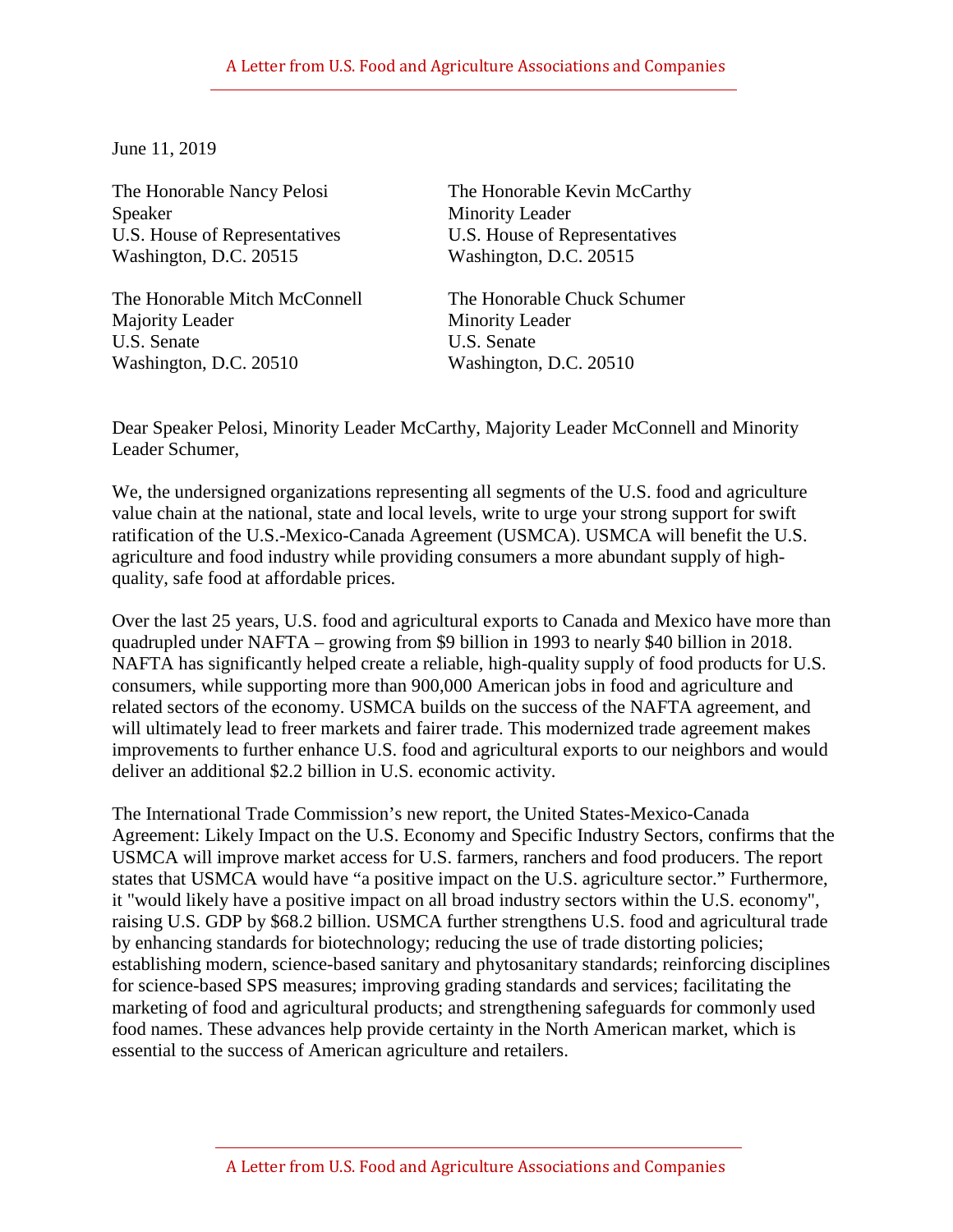Given the significance of USMCA for the U.S. agriculture and food industry, we strongly urge that it be considered quickly, and we respectfully ask you to vote to ratify the agreement.

Sincerely,

21st Century Co-op Abbott Adams County Farm Bureau, Illinois Advance Trading Inc. Advanced Process Technology Ag Partners - MN Ag Partners, LLC - IA Ag Power Inc. Ag Processing, Inc Ag Service Incorporated Ag Supply Co. Ag Valley Cooperative Ag View FS, Inc. AgCredit, ACA Ag-Land FS, Inc. AgMark, LLC **AgMotion** Agniel Commodities LLC Agrex, Inc. Agri Beef Company Agri Networks Management LLC Agribank, FCB Agribusiness Association of Iowa Agribusiness Council of Indiana Agricenter International Agricor, Inc. Agricultural Council of Arkansas Agricultural Council of California Agricultural Retailers Association Agri-Mark/ Cabot Cheese AGRI-SEARCH AGrowStar Agtegra Cooperative AgVantage FS Alabama Cotton Commission Alabama Farmers Cooperative, Inc. Alabama Farmers Federation Alabama Southern Railroad Alabama Warrior Railroad Alaska Farm Bureau Albany County Farm Bureau, New York

Al-CORN Clean Fuel All American Coop All Star Purchasing Allegan County Farm Bureau, Michigan Alliance Ag and Grain Alliance Grain Co. Alpena Coop Service Alter Logistics Company Alter River Terminals Amcot American AgCredit American Bakers Association American Beverage Association American Cotton Producers of the National Cotton Council American Cotton Shippers Association American Dairy Products Institute American Farm Bureau Federation American Feed Industry Association American Frozen Food Institute American Milling American Seed Trade Association American Soybean Association American Sugar Alliance Ampco Anderson County Farm Bureau, Kansas Animal Health Institute Ann Arbor Railroad Antrim County Farm Bureau, Michigan APT Archer Daniels Midland Company Arenac County Farm Bureau, Michigan Arizona Cotton Ginners Association Arizona Cotton Growers Association Arizona Farm Bureau Arizona Grain, Inc. Arizona Pork Council Arkansas Farm Bureau Arkansas Southern Railroad Arkansas Valley Farmers Association Assaria Ag Inc.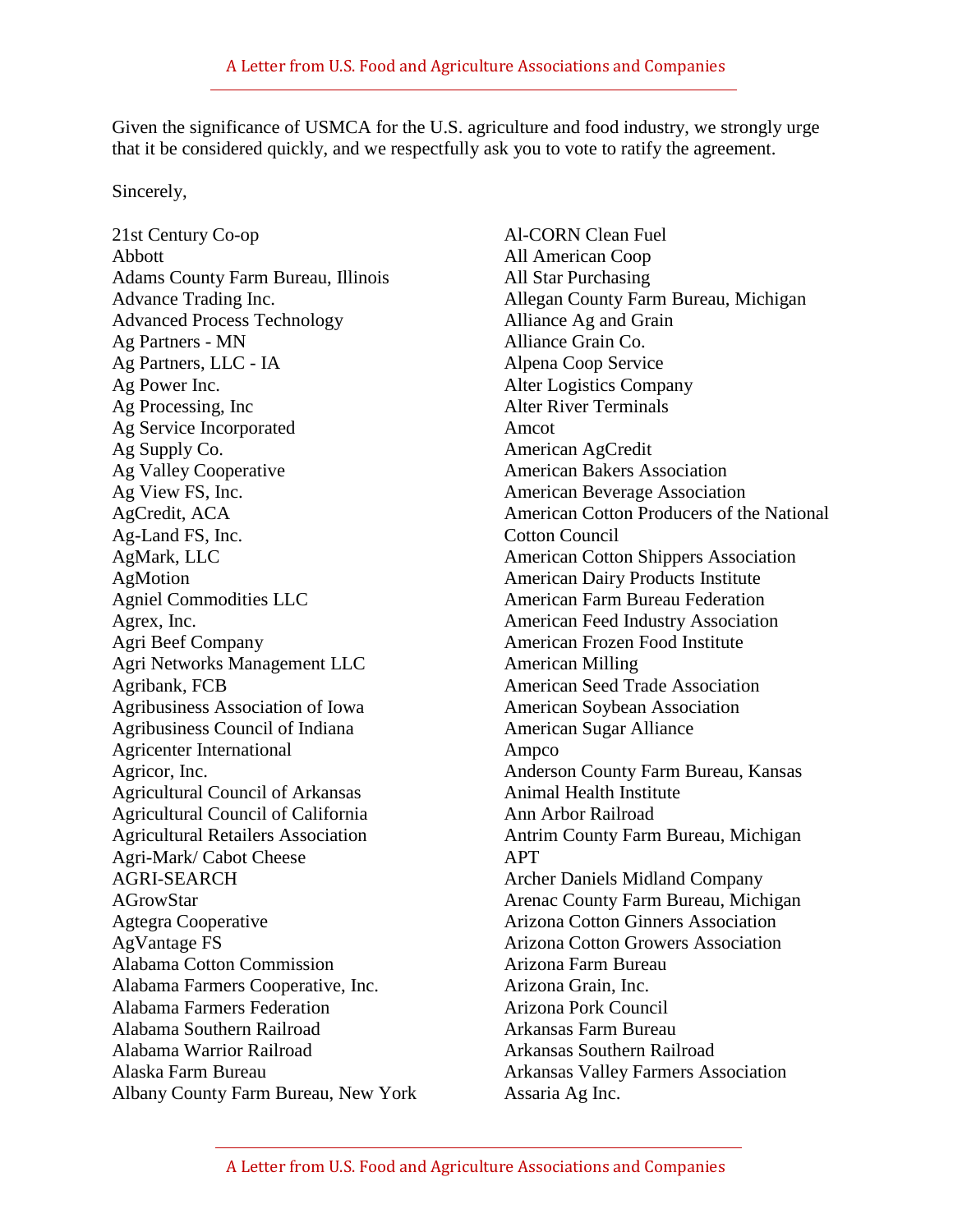Associated Milk Producers, Inc Atchison County Farm Bureau, Kansas Attebury Grain, LLC Aurora Cooperative Aurora Organic Dairy Austin Western Railroad Autauga Northern Railroad Autauga Quality Cotton Association Baker Cheese Factory, Inc. Barber County Farm Bureau, Kansas Barrett, Easterday, Cunninghamp, & Eselgroth, LLP Barry County Farm Bureau, Michigan Bartlett Grain Barton County Farm Bureau, Kansas Baton Rouge Southern Railroad Bay County Farm Bureau, Michigan Bayer Beachner Grain, Inc Belgioioso Cheese Inc. Benchmarks Inc. Benzie-Manistee County Farm Bureau, Michigan Berrien County Farm Bureau, Michigan Berryman and Associates Bimbo Bakeries Birmingham Southern Railroad Blackland Cotton and Grain Producers, Inc. Blue Bell Creameries Blue Diamond Almonds Blue Ridge Southern Railroad Bluegrass Dairy and Food BNSF Boehringer Ingelheim Animal Health Bogalusa Bayou Railroad Boswell Chase Grain, Inc. Bourdeau Bros Inc. Boyce Valley Southern Railroad Branch County Farm Bureau, Michigan Brewster Cheese Company Brown County Farm Bureau, Kansas Buchheit Agriculture Bunge Butler County Farm Bureau, Kansas Byrum Hardwares Calcot Ltd.

Caledonia Farmers Elevator Calhoun County Farm Bureau, Michigan California Apple Commission California Association of Winegrape **Growers** California Bean Shippers Association California Blueberry Commission California Canning Peach Association California Cherry Export Association California Cherry Export Council California Cotton Ginners and Growers Association California Dairies, Inc California Date Commission California Dried Plum Board California Farm Bureau Federation California Fig Advisory Board California Grain and Feed Association California Pear Growers Association California Pork Producers Association California Rice Commission California Seed Association California Strawberry Commission California Walnut Commission California Warehouse Association California Wheat Association Camp Douglas Farmers Coop Cargill Incorporated Carolinas Cotton Growers Cooperative Carroll County Farm Bureau, Illinois Carroll Service Company Cass County Farm Bureau, Michigan Cass-Morgan Farm Bureau, Illinois Cayuga Milk Ingredients Centennial Grain LLC Center for Dairy Excellence Centerra Co-op Central Commodities Ltd Central Farm Service Cooperative Central Life Sciences Central Missouri AGRIService LLC Central Prairie Co-op Central Valley Ag Central Valley Meat Company Ceres Solutions Cooperative, Inc. CereServ Inc.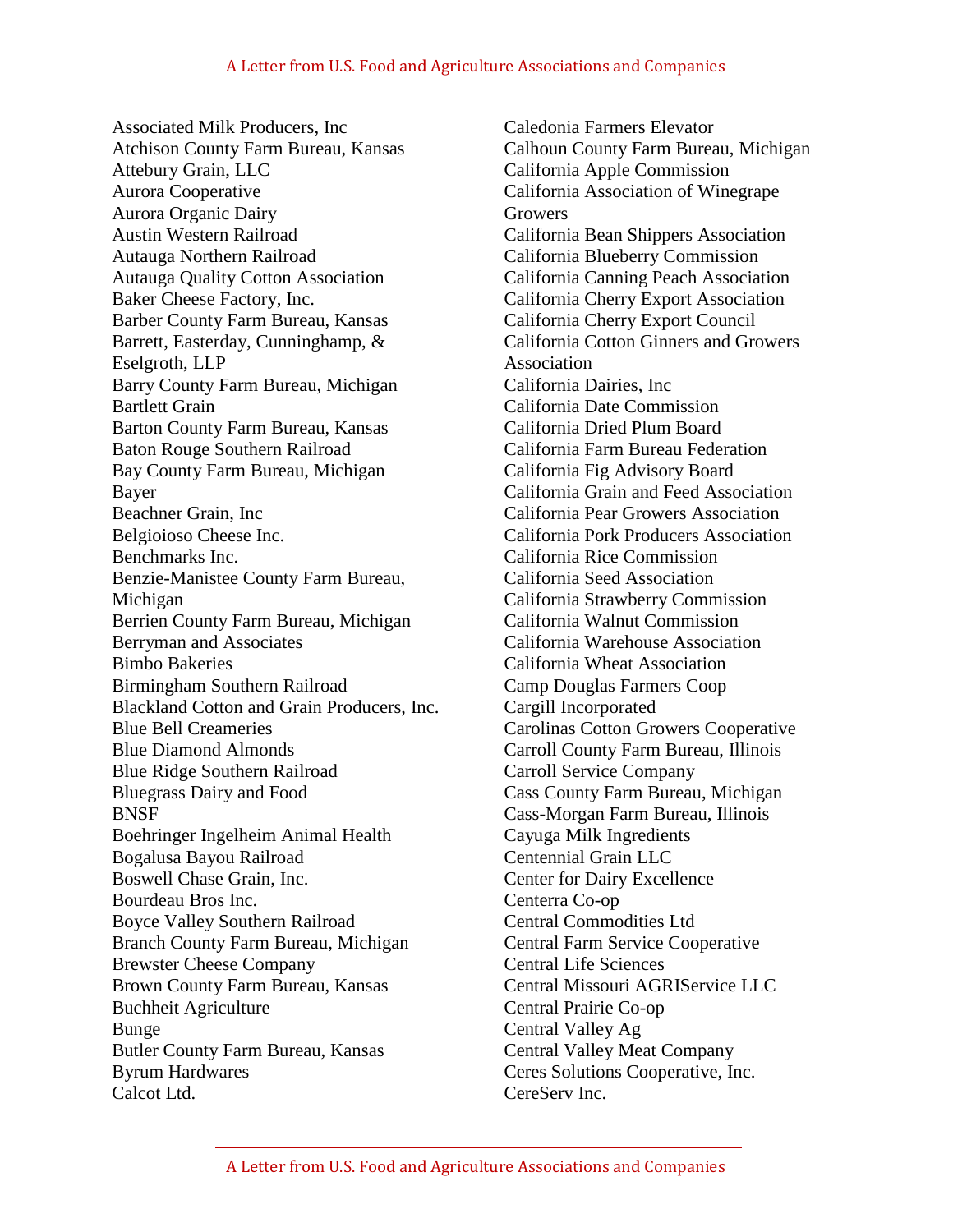## CGB

Chandler Co-op Charlevoix County Farm Bureau, Michigan Chautauqua County Farm Bureau, New York Cheboygan County Farm Bureau, Michigan Chenango County Farm Bureau, New York Cherokee County Farm Bureau, Kansas Chippewa County Farm Bureau, Michigan Chr. Hansen, Inc. CHS – OK – Okarche, OK CHS, Inc Cicero Central Railroad Clare County Farm Bureau, Michigan Clark County Farm Bureau, Illinois Clay County Co-op Clay County Farm Bureau, Kansas Clinton County Farm Bureau, Illinois Clinton County Farm Bureau, Michigan Clin-Wash Ag Services Cloud County Farm Bureau, Kansas Co-Alliance CoBank Coles County Farm Bureau, Illinois Collateral Certification Services LLC Colorado Corn Growers Association Colorado Dairy Farmers Colorado Farm Bureau Colorado Livestock Association Colorado Pork Producers Council Columbia County Farm Bureau, New York Columbia Grain Intl. LLC Comanche County Farm Bureau, Kansas CoMark Equity Alliance CoMark Equity Alliance – Enid, OK & Cheney, KS Commodity Solutions Inc. Compeer Financial Conagra Brands, Inc. Conestoga Energy Partners Consumers Oil Company Cook County Farm Bureau, Illinois Coop Services, Inc. – Lawton, OK Cooperative Elevator Co. Cooperative Farmers Elevator Cooperative Milk Producers Association

Cooperative Network Cooperative Oil Association Cooperative Producers Inc Copper Country County Farm Bureau, Michigan Corn Refiners Association Cort Consulting Group, Inc. Corteva Agriscience Cotton Growers Cooperative Cotton Growers Warehouse Association Cotton Producers of Missouri Cottonseed and Feed Association Country Partners Cooperative Country Visions Cooperative Countryside Cooperative Countryside Feed, LLC Cowley County Farm Bureau, Kansas CropTrak Crossroads Cooperative Crown Appraisals, Inc. Crystal Creamery CSC Gold D&F Grain Co. D.E. Bondurant Grain Co. Dairy Farmers of America Dairy Foods Magazine Dairy Products Institute of Texas Dakota Midland Grain DariFill Darigold Dean Foods Company Decatur and Eastern Railroad Definox Inc. Degesch America, Inc. DeKalb County Farm Bureau, Illinois Delaware Farm Bureau Delphos Cooperative Assn. Delta Council Demeter Lp Denali Ingredients DeWitt County Farm Bureau, Illinois Dickinson County Farm Bureau, Kansas Dippin' Dots, LLC Doniphan County Farm Bureau, Kansas Douglas County Farm Bureau, Illinois Douglas County Farm Bureau, Kansas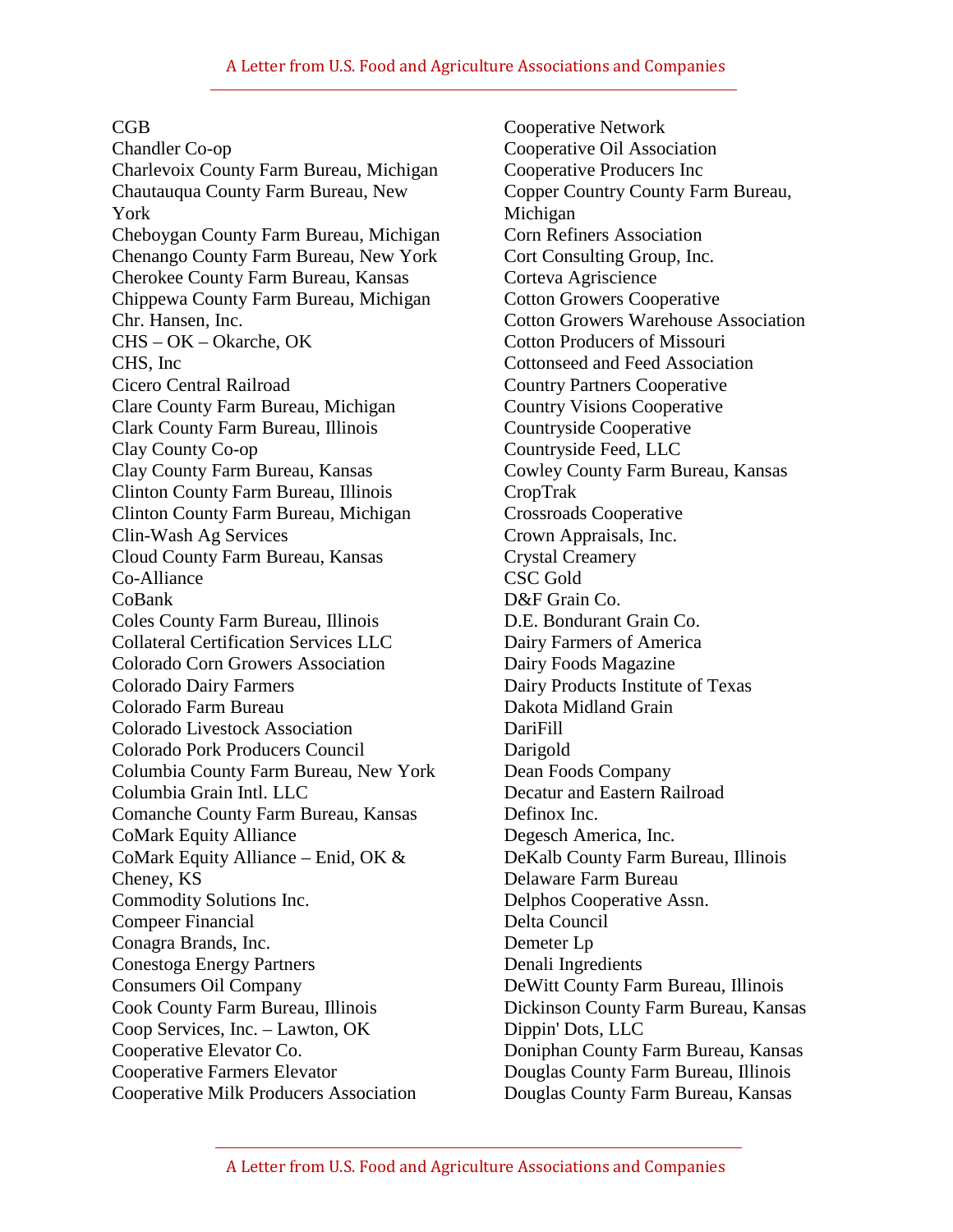Driscoll's DuPage County Farm Bureau, Illinois Earlville Farmers' Cooperative Elevator Company Eastern Idaho Railroad Eaton County Farm Bureau, Michigan Edge Dairy Cooperative Edward E. Smith Company Edwards County Farm Bureau, Illinois Elanco Animal Health Emmet County Farm Bureau, Michigan English River Pellets Inc. Equity Cooperative Livestock Sales Association Estelline Coop Grain Everbest Organics, Inc. Evergreen FS, Inc. Excel Engineering, Inc. Express Grain Terminals LLC F.M. Brown's Sons, Inc. Farm Credit Bank of Texas Farm Credit Council Farm Credit East Farm Credit Illinois Farm Credit of Northwestern Florida Farm Credit of the Virginias Farm Credit Services of America Farm Credit West Farmers' Association Farmer's Co-op Oil Company of Echo Farmers Cooperative Farmers Cooperative Association - Tonkawa, OK Farmers Cooperative Elevator Co. - Hanley Falls MN Farmers Cooperative Elevator Company Farmers Cooperative-Dorchester NE Farmers Exchange – Helena, OK Farmers for Free Trade Farmers Grain Company Farmers Grain Company – Pond Creek, OK Farmers Grain Company of Central Illinois Farmers Grain Company of Dorans Farmers Grain Terminal, Inc. Farmers Mill Inc. Farmward Cooperative

Federation Cooperative Feed Commodities Inc. Field Farms Marketing Ltd. Fieldale Farms Corporation Finney County Farm Bureau, Kansas First District Association Fonterra Food Marketing Institute Ford-Iroquois Farm Bureau, Illinois Foremost Farms USA Form A Feed Frank Bailey Grain Co., Inc. Frenchman Valley Coop Frontier Farm Credit Fruitcrown Products Corp. FS GRAIN Galloway Company GAPS FS Garber Cooperative Association – Garber, OK Gateway FS Gavilon Geary County Farm Bureau, Kansas Geaux Geaux Railroad General Mills Genessee County Farm Bureau, Michigan Georgia Cotton Commission GFG Ag Services, LLC Gifford's Ice Cream Glacial Plains Cooperative Gladwin County Farm Bureau, Michigan Glanbia Nutritionals Global Cold Chain Alliance Global Foods International G-M-I, Inc. Gold Star FS Gold-Eagle Cooperative Goodwine Cooperative Grain Company Grain and Feed Association of Illinois Grain Craft Grain Journal Grain Millers, Inc. GRAINCO FS, Inc. GRAINLAND Cooperative Grand Elk Railroad Grassland Dairy Products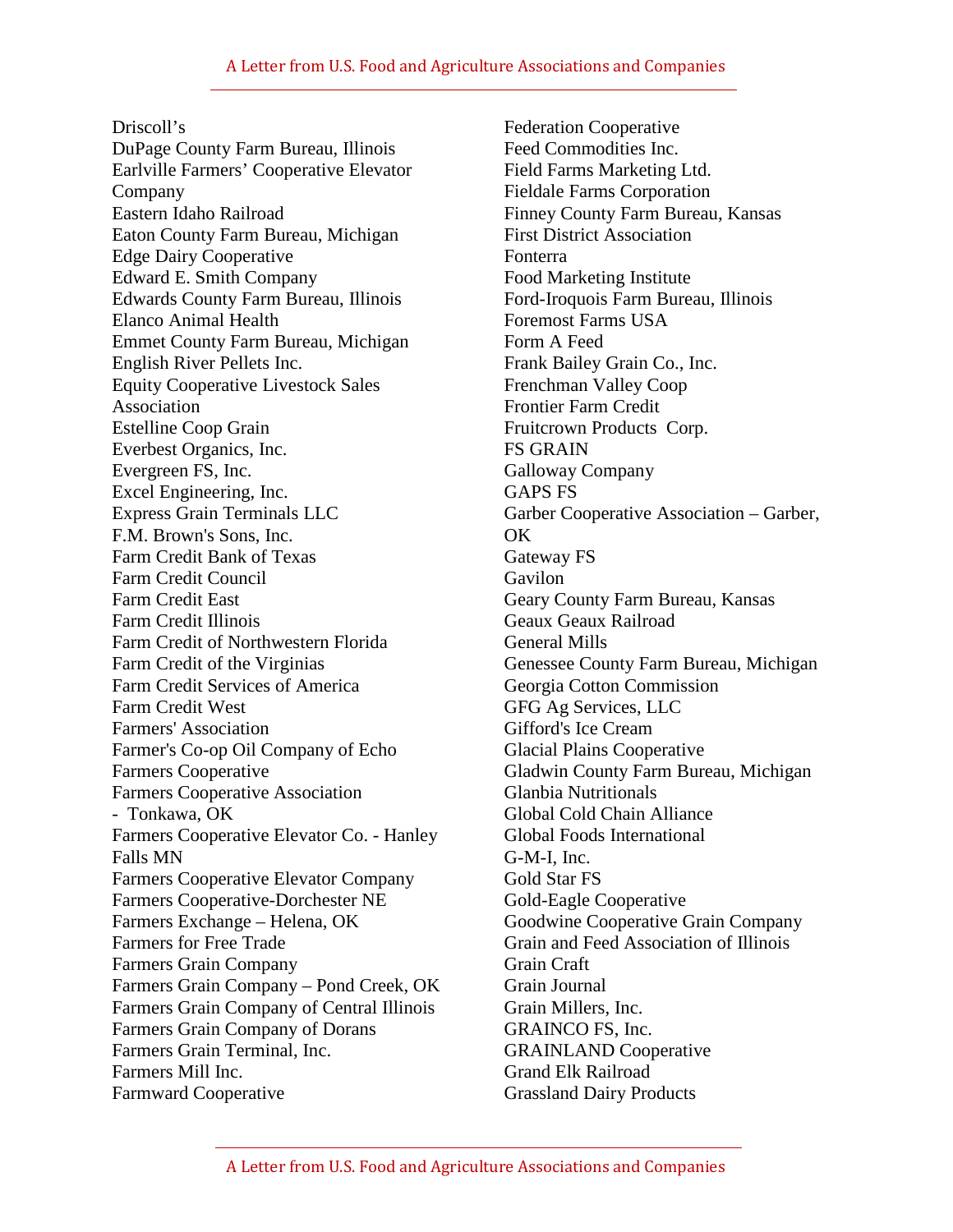Gratiot County Farm Bureau, Michigan Great Bend Coop Great Lakes Agra Corporation Great Lakes Cheese Great Northwest Railroad Great Plains Cooperative Great Plains Cooperative – Lahoma, OK Greeley County Farm Bureau, Kansas Green Plains Inc. Greenlee County Farm Bureau, Arizona Greenwood County Farm Bureau, Kansas Grocery Manufacturers Association GROWMARK GROWMARK FS II, LLC GROWMARK FS, LLC Growth Energy GSI Hamilton County Farm Bureau, Illinois Hancock County Farm Bureau, Illinois Hannebaum Grain Co., Inc. Hardwood Federation Harper County Farm Bureau, Kansas Harris Ranch Beef Company Harris-Crane, Inc. Harry Davis & Company Harvest Land Harvey County Farm Bureau, Kansas Hawaii Pork Industry Association Hawkeye Gold Henry County Farm Bureau, Illinois Heritage Beef LLC Heritage FS Heritage Grain Cooperative Hershey Creamery Co. Hiawathaland County Farm Bureau, Michigan Highline Grain Growers, Inc Hi-Grade Farm Supply Hiland Dairy Company Hillsdale County Farm Bureau, Michigan Hilmar Cheese Company, Inc. Hoffmann, Inc. Hormel Foods Hull Cooperative Assn. Huron County Farm Bureau, Michigan

Huron Shores County Farm Bureau, Michigan Idaho Dairymen's Association Idaho Farm Bureau Federation Idaho Pork Producers Association Il Manufacturers Ass'n Illinois Corn Growers Association Illinois Farm Bureau Illinois Fertilizer and Chemical Association Illinois Milk Producers Association Illinois Pork Producers Association Illinois Soybean Growers Association IMA Dairy & Food USA Independent Bakers Association Indiana Corn Growers Association Indiana Dairy Producers Indiana Farm Bureau Indiana Pork Producers Association Indiana Soybean Alliance Ingham County Farm Bureau, Michigan Ingredion Innovative Ag Services International Agribusiness Group, LLC International Dairy Foods Association INTL FCStone Ionia County Farm Bureau, Michigan Iosco County Farm Bureau, Michigan Iowa Corn Growers Association Iowa Farm Bureau Federation Iowa Institute for Cooperatives Iowa Pork Producers Association Iowa Soybean Association Iowa State Dairy Association Iron Range County Farm Bureau, Michigan Isabella County Farm Bureau, Michigan Ithaca Central Railroad J.D. Heiskell & Co. Jackson County Farm Bureau, Kansas Jackson County Farm Bureau, Michigan Jackson Port Terminal Railroad Jasper County Farm Bureau, Illinois JC Marketing Services, LLC Jefferson County Farm Bureau, Illinois Jefferson County Farm Bureau, New York Johnson County Farm Bureau, Illinois JV Smith Companies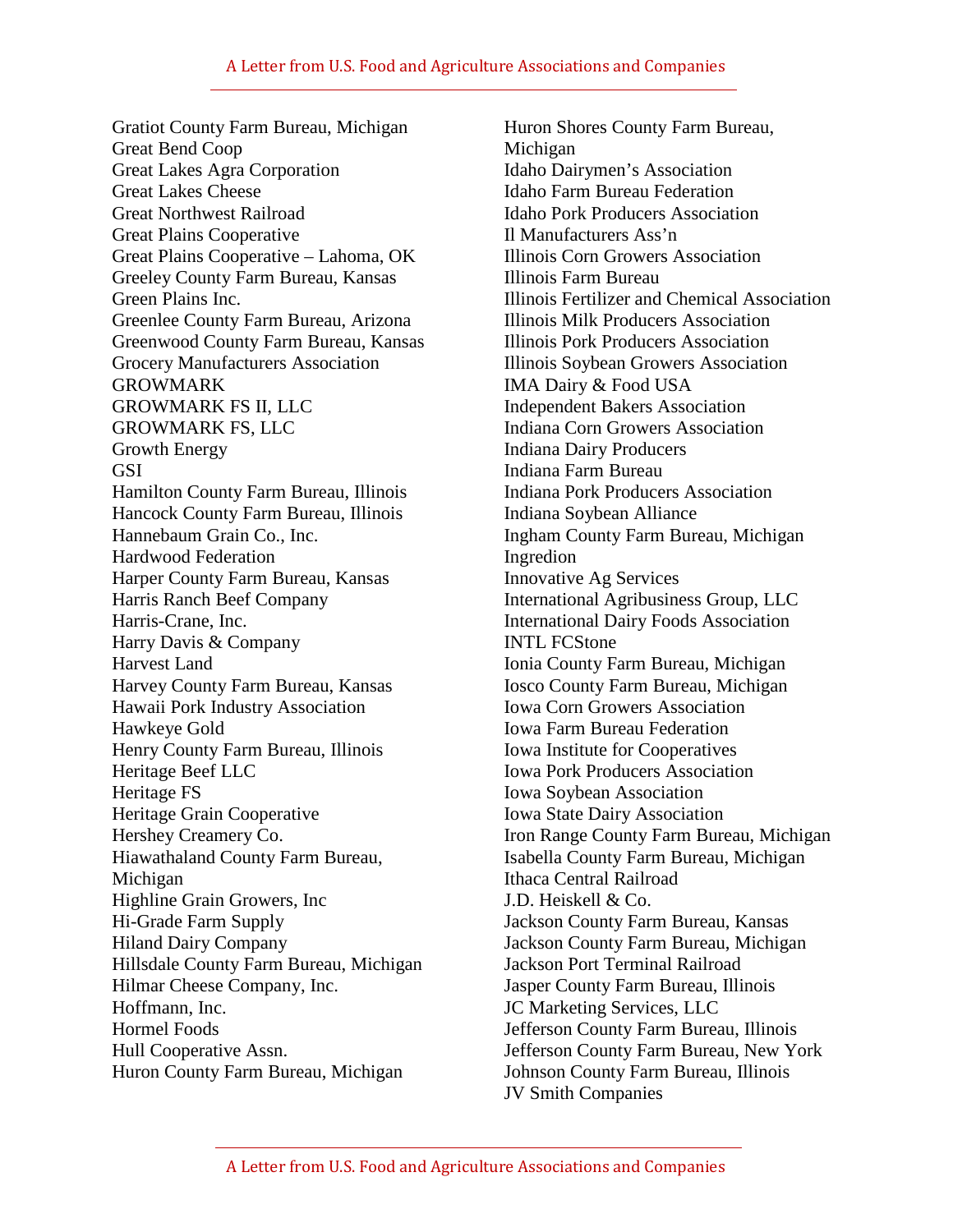JW Safety Management Kalamazoo County Farm Bureau, Michigan Kanawha River Railroad Kankakee County Farm Bureau, Illinois Kansas & Oklahoma Railroad Kansas Agribusiness Retailers Association Kansas Cooperative Council Kansas Corn Growers Kansas Cotton Association Kansas Farm Bureau Kansas Grain and Feed Association Kansas Pork Association Kansas Soybean Association Kanza Cooperative Association Kaskaskia Regional Port Districts Kaskaskia Watershed Association Kaw River Railroad Keller Grain & Feed Inc. Kelley Supply Kellogg Company Kent County Farm Bureau, Michigan Kentucky Corn Growers Association Kentucky Farm Bureau Kentucky Pork Producers Association Kentucky Soybean Association Kingman County Farm Bureau, Kansas Kiowa County Farm Bureau, Kansas Knox County Farm Bureau, Illinois Kokomo Grain Co., Inc Kreamer Feed, Inc. Labette County Farm Bureau, Kansas LaBudde Group Lactalis Lake County Farm Bureau, Illinois Land O'Lakes, Inc. Land Run Farmers Cooperative – Waukomis, OK Landmark Services Cooperative Landus Cooperative Langeland Farms, Inc Lapeer County Farm Bureau, Michigan LaSalle County Farm Bureau, Illinois Laughery Valley Ag Laughlin Cartrell Inc. Lauridsen Group, Inc. LCDM

Lee County Farm Bureau, Illinois Legacy FS Legacy Grain Cooperative Lenawee County Farm Bureau, Michigan Leprino Foods Company Limaco, Inc. Linn & Associates Livingston County Farm Bureau, Michigan Livingston County Farm Bureau, New York Logan County Farm Bureau, Kansas London Agricultural Commodities Inc. Lortscher Agri Service Inc. Louisiana Cotton and Grain Association Louisiana Farm Bureau Federation Louisiana Independent Warehouse Association Louisiana Pork Producers Association Lousiana Southern Railroad Lowe's Pellets & Grain, Inc. Lubbock and Western Railroad Ludlow Coop Elevator Lydia Soybeans Inc Lyon County Farm Bureau, Kansas M and M Service Company Mac-Luce Schoolcraft County Farm Bureau, Michigan Macomb County Farm Bureau, Michigan Macon County Farm Bureau, Illinois Madison County Farm Bureau, Illinois Madison County Farm Bureau, New York Malsam Company Maplehurst Farms, Inc. Maricopa County Farm Bureau, Arizona Marion County Farm Bureau, Illinois Mars, Incorporated Marshall County Farm Bureau, Kansas Maryland & Virginia Milk Producers Cooperative Association, Inc. Mason County Farm Bureau, Illinois Mason County Farm Bureau, Michigan Masterleo & Associates Masters Gallery Foods, Inc. Max Ag MaxYield Cooperative McCullough Grain McDonald Pelz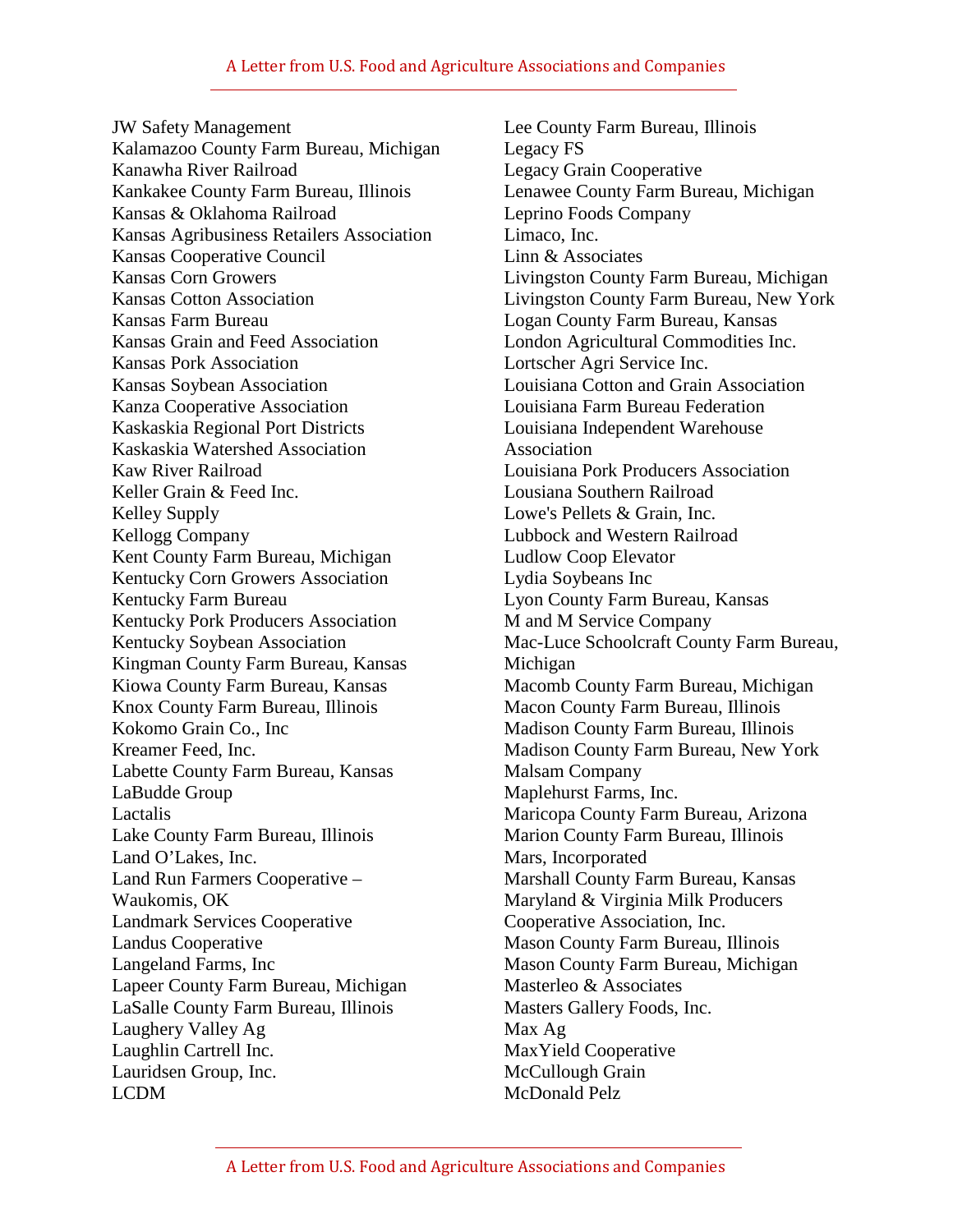McDonough County Farm Bureau, Illinois McHenry County Farm Bureau, Illinois McNabb Grain Company McPherson County Farm Bureau, Kansas MCT Dairies, Inc. Meat Import Council of America Mecosta County Farm Bureau, Michigan Menard County Farm Bureau, Illinois Menominee County Farm Bureau, Michigan Mercer County Farm Bureau, Illinois Mercer Landmark Merck Animal Health MFA Incorporated Miceli Dairy Michigan Agri-Business Association Michigan Agricultural Commodities Michigan Apple Association Michigan Bean Shippers Michigan Corn Growers Association Michigan Farm Bureau Michigan Milk Producers Association Michigan Pork Producers Association Michigan Soybean Association Micropure Filtration Inc. Mid America Pet Food Mid-Atlantic Farm Credit Midland County Farm Bureau, Michigan Midsouth Grain Association Midsouth Grain Inspection Service Midwest AgEnergy Midwest Farmers Cooperative Midwest Food Products Association Midwest Grain LLC Milkco, Inc. Milo Ag Minneapolis Grain Exchange, Inc. Minnesota AgriGrowth Council Minnesota Corn Growers Association Minnesota Farm Bureau Minnesota Grain & Feed Association Minnesota Milk Minnesota Pork Producers Association Minn-Kota Ag Products Inc. Missaukee County Farm Bureau, Michigan Mission Mountain Railroad Mission Produce Inc.

Mississippi Farm Bureau Mississippi Pork Producers Association Mississippi Southern Railroad Missouri Agribusiness Association Missouri Corn Growers Association Missouri Farm Bureau Missouri Pork Association Missouri Soybean Association MKC Mondelēz International Monroe County Farm Bureau, Illinois Monroe County Farm Bureau, Michigan Montana Farm Bureau Montana Grain Elevator Association Montana Pork Producers Council Montcalm County Farm Bureau, Michigan Montgomery County Farm Bureau, Kansas Moore Farmers Oil Co. Morrow County Grain Growers, Inc. Moultrie County Farm Bureau, Illinois Muenster Milling Company Muskegon County Farm Bureau, Michigan Nagel Farm Service Nathan Segal & Company National All-Jersey Inc. National Association of Egg Farmers National Association of State Departments of Agriculture National Association of Wheat Growers National Beef Packing Company, LLC National Cattlemen's Beef Association National Chicken Council National Confectioners Association National Corn Growers Association National Cotton Council National Cotton Ginners Association National Cottonseed Products Association National Council of Farmer Cooperatives National Grain and Feed Association National Grape Cooperative Association/Welch's National Grocers Association National Milk Producers Federation National Oilseed Processors Association National Onion Association National Pork Producers Council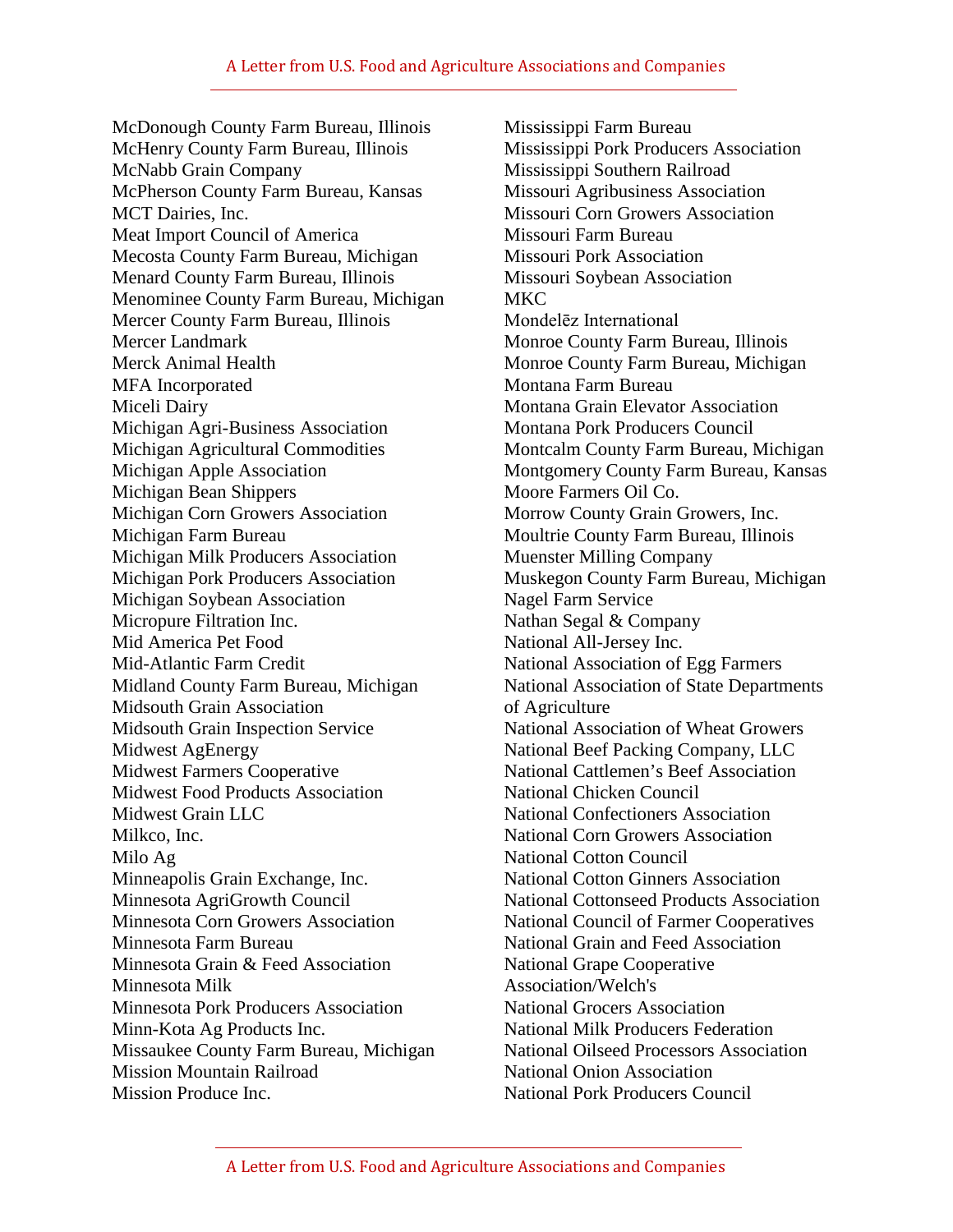## A Letter from U.S. Food and Agriculture Associations and Companies

National Potato Council National Renderers Association National Sorghum Producers National Turkey Federation Nebraska Cooperative Council Nebraska Corn Growers Association Nebraska Farm Bureau Nebraska Grain and Feed Association Nebraska Pork Producers Association, Inc. Nebraska Soybean Association Nebraska State Dairy Association Nemaha County Farm Bureau, Kansas **NEOGEN** Neosho Valley Feeders LLC New Balance Commodities New Century FS New Mexico Cotton Ginners Association New York Apple Association New York Corn and Soybean Growers Association New York Farm Bureau New York Pork Producers Co-Op Newago County Farm Bureau, Michigan Niagara County Farm Bureau, New York North American Blueberry Council North American Export Grain Association North American Meat Institute North American Millers Association North Carolina Cotton Producers Association North Carolina Farm Bureau North Carolina Pork Council North Carolina Soybean Producers Association North Dakota Corn Gower's Association North Dakota Grain Dealers Association North Dakota Grain Growers Association North Dakota Pork Council North Iowa Cooperative North Side Grain Northeast Agribusiness and Feed Alliance Northeast Dairy Foods Assoc., Inc. Northern Partners Cooperative Northwest Agricultural Cooperative Council Northwest Dairy Association/Darigold Northwest Farm Credit Services

Northwest Grain Growers Northwest Horticultural Council NuWest Milling, LLC NW Michigan County Farm Bureau, Michigan Oahe Grain Corp Oakland County Farm Bureau, Michigan O-AT-KA Milk Products Cooperative Obion Grain Co., Inc. Oceana County Farm Bureau, Michigan Oeth Farm Services, Inc. Ogemaw County Farm Bureau, Michigan Ogle County Farm Bureau Ohio AgriBusiness Association Ohio Corn and Wheat Growers Association Ohio Dairy Producers Association Ohio Farm Bureau Federation Ohio Pork Council Oklahoma Agricultural Cooperative Council Oklahoma Cotton Council Oklahoma Farm Bureau Oklahoma Grain and Feed Association Oklahoma Pork Council Olive Growers Council of California Oneida County Farm Bureau, New York Ontario County Farm Bureau, New York Osage County Farm Bureau, Kansas Osceola County Farm Bureau, Michigan OSH Solutions Otsego County Farm Bureau, Michigan Otsego County Farm Bureau, New York Ottawa Cooperative Association Ottawa County Farm Bureau, Kansas Ottawa County Farm Bureau, Michigan Pacific Egg and Poultry Association Pacific Northwest Grain & Feed Association Pacific Sun Railroad Palouse River & Coulee City Railroad Parrish & Heimbecker, Limited Patton & Associates, LLC Pearl City Elevator, Inc./ Alliance **Commodities** Pecos Valley Southern Railroad Pellet Technology Pennsylvania Farm Bureau Pennsylvania Southwestern Railroad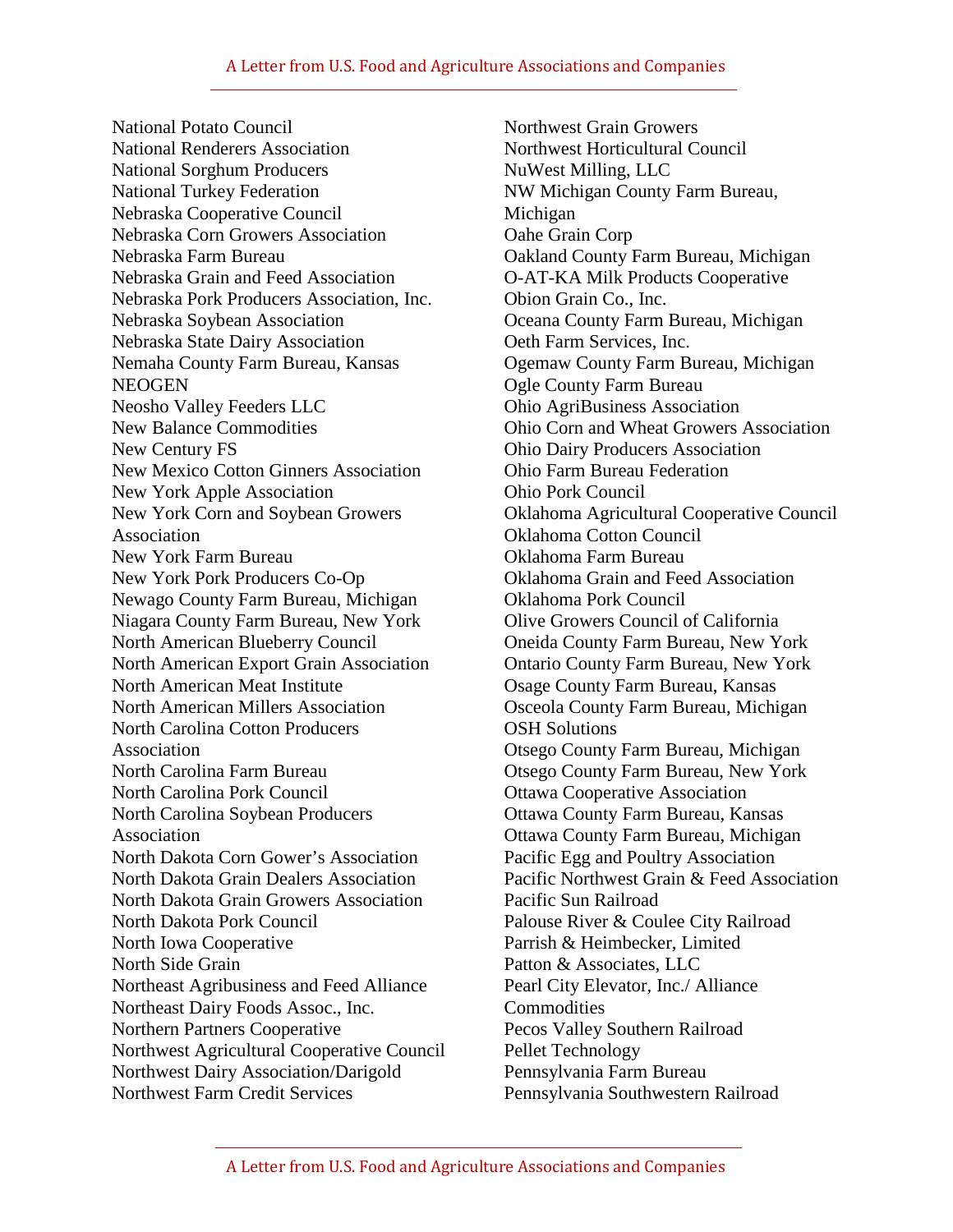Peoria County Farm Bureau, Illinois Perdue AgriBusiness LLC Perry County Farm Bureau, Illinois Perry's Ice Cream Pet Food Institute Philbro Animal Health Corporation PIATT FS Piedmont Milk Sales, LLC Pierre's Ice Cream Company Pike-Scott Farm Bureau, Illinois Pinal County Farm Bureau, Arizona Pipeline Foods Plains Cotton Cooperative Association Plains Cotton Growers, Inc. Plains Dairy Planters Cooperative Association – Lone Wolf, OK POET Nutrition Pope-Hardin County Farm Bureau, Illinois Prairie Central Cooperative Prairie Creek Grain Company Prairie Farms Dairy Prairieland FS, Inc. Pratt County Farm Bureau, Kansas Premier Companies Premier Cooperative Premier Grain, LLC Preque Isle County Farm Bureau, Michigan Pride Ag Resources PRO Co-op Pro-Ag Farmers Cooperative Produce Coalition for USMCA Produce Marketing Association Producers Cooperative Association Producers Cooperative Oil Mill ProPoint Cooperative Pulaski-Alexander Farm Bureau, Illinois Quad Commodities Market Service Inc. Randolph Cooperative Grain Company Ray-Carroll County Grain Growers RCM Co-op Real McCoy Enterprises Reiff Grain & Feed, Inc. Reiter Affiliated Companies Reno County Farm Bureau, Kansas Republic County Farm Bureau, Kansas

Rice County Farm Bureau, Kansas Riceland Foods Rich Ice Cream Richardson International Limited Richland County Farm Bureau, Illinois Riley County Farm Bureau, Kansas River Valley Cooperative Roanoke Farmers Association Rock Island County Farm Bureau, Illinois Rock River Lumber & Grain Rocky Mountain Agribusiness Association Rocky Mountain Supply, Inc. Rolling Plains Cotton Growers Association Roquette Rt. 16 Grain Cooperative Ruff Brothers Grain Company Rumbold & Kuhn, Inc. Saale Farm and Grain Co Saginaw County Farm Bureau, Michigan Saline County Farm Bureau, Kansas San Antonio Central Railroad Sangamon County Farm Bureau Sanilac County Farm Bureau, Michigan Santori Company Saputo Cheese USA Inc. Saratoga County Farm Bureau, New York Sargento Foods Inc. Sartori Company Schneider's Dairy, Inc. Schoeps Ice Cream Schreiber Foods, Inc. Schuman Cheese Schuyler County Farm Bureau, New York Scott Bros. Dairy, Inc. Scoular Seaboard Foods Sedgwick County Farm Bureau, Kansas Seedway, LLC Selig Group Separators Inc. SGS Shafer & Company, LLC Shamrock Farms Dairy Shawnee County Farm Bureau, Kansas Shiawassee County Farm Bureau, Michigan Shur-Gro Farm Services Ltd.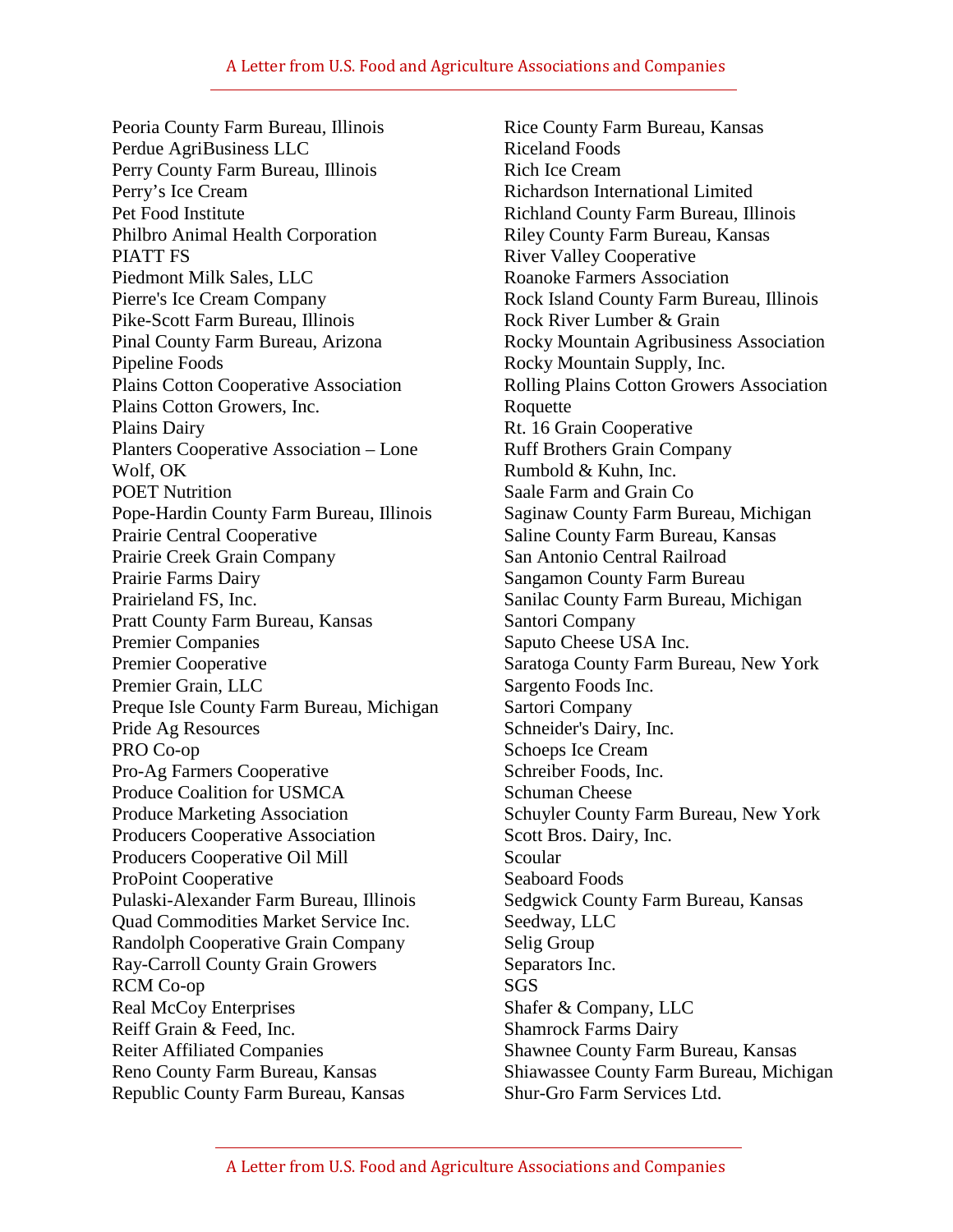SilverEdge Cooperative Skyland Grain, LLC Smithfield Foods SmithFoods Inc. SNAC International Sooner Cooperative, Inc. – Okeene, OK South Central FS, Inc. South Dakota Association of Cooperatives South Dakota Corn Grower's Association South Dakota Dairy Producers South Dakota Farm Bureau South Dakota Pork Producers Council South East Dairy Farmers Association South Kansas and Oklahoma Railroad South Texas Cotton and Grain Association Southeastern Ginners Association Southeastern Grain & Feed Association Southern Cotton Ginners Association Southern Cotton Growers Association Southern Rolling Plains Cotton Growers Association Southern States Cooperative Southern States Lexington Cooperative St. Clair County Farm Bureau, Illinois St. Clair County Farm Bureau, Michigan ST. CLAIR SERVICE COMPANY St. Joseph County Farm Bureau, Michigan St. Lawrence Cotton Growers Association St. Lawrence County Farm Bureau, New York Stafford County Farm Bureau, Kansas Stanford Grain Company Staplcotn Star Energy FS Star of the West Milling Company State Line Grain Co. StateLine Cooperative Stephenson County Farm Bureau, Illinois Stephenson FS Stevens County Farm Bureau, Kansas Stewart Grain Co., Inc. Stillwater Central Railroad Stratford Grain Company Sukup Manufacturing Co. Sumner County Farm Bureau, Kansas Sun-Maid Growers of California

Sunrise Cooperative SUNRISE FS Sunsweet Growers, Inc Superior Farms Swan Ranch Railroad Sweetener Users Association Synergy Seeds Inc. Syngenta T&T Chemical, Inc. T.C. Jacoby & Company, Inc. Tate & Lyle TAWI USA Taylor Farms Tazewell County Farm Bureau, Illinois Team Marketing Alliance Tennessee Farm Bureau Tennessee Farmers Cooperative Tennessee Pork Producers Association Tennessee Soybean Association Texas Agricultural Cooperative Council Texas and New Mexico Railroad Texas Corn Producers Association Texas Cotton Ginners Association Texas Farm Bureau Texas Grain and Feed Association Texas Pork Producers Association Texas Soybean Association Texhoma Wheat Growers The Andersons The Clorox Company The DeLong Co., Inc. The Equity Cooperative The Fertilizer Institute The Grange The HANOR Company The Ice Cream Club, Inc. The J.M. Smucker Company The Kraft Heinz Company The Mill of Black Horse The Russell Marine Group Three Rivers FS Timber Rock Railroad TN Feed & Grain Assn Tom Farms Tom Soya Grain Company Top Ag Cooperative